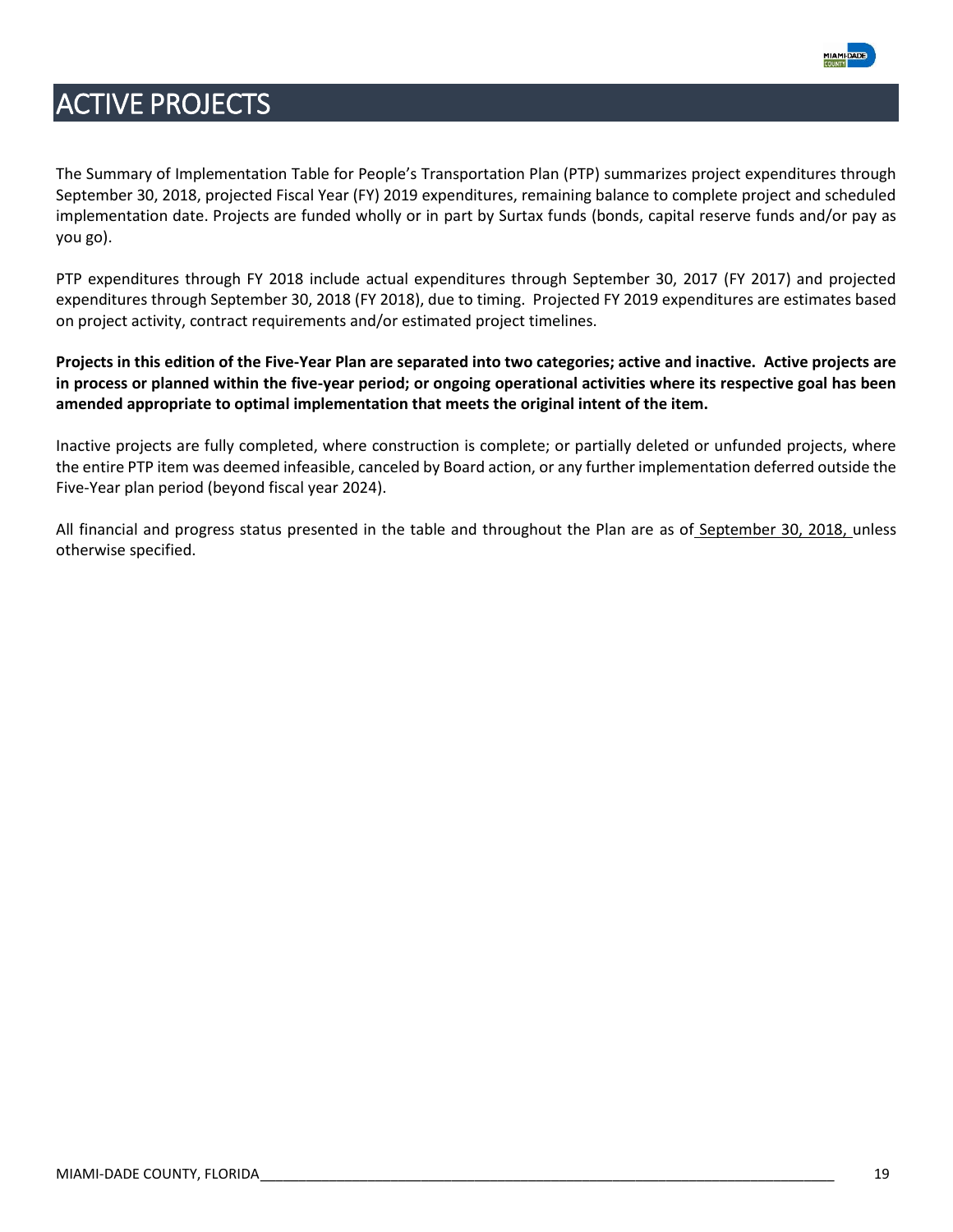

|                                                                                                                                                                                                     | <b>Baseline PTP Cost</b> | <b>Increase</b>          | <b>Revised PTP Cost</b><br><b>Estimates</b> | <b>Actual PTP</b><br><b>Expenditure</b><br>through | Projected<br><b>PTP</b><br><b>Expenditures</b> | <b>Estimated</b><br><b>Remaining PTP</b> | <b>Baseline</b><br><b>Completion</b> | <b>Revised</b><br><b>Completion</b> |
|-----------------------------------------------------------------------------------------------------------------------------------------------------------------------------------------------------|--------------------------|--------------------------|---------------------------------------------|----------------------------------------------------|------------------------------------------------|------------------------------------------|--------------------------------------|-------------------------------------|
| <b>Project Description</b>                                                                                                                                                                          | <b>Estimates</b>         | (Decrease)               | as of 9/30/2018                             | 9/30/2018                                          | FY 2019                                        | <b>Balance</b>                           | <b>Date</b>                          | <b>Date</b>                         |
|                                                                                                                                                                                                     |                          |                          | <b>New Transit Projects</b>                 |                                                    |                                                |                                          |                                      |                                     |
| Golden Glades Multimodal Transportation                                                                                                                                                             |                          |                          |                                             |                                                    |                                                |                                          |                                      |                                     |
| Facility (GGMTF) Bicycle and Pedestrian                                                                                                                                                             |                          |                          |                                             |                                                    |                                                |                                          |                                      |                                     |
| Improvements Connecting to the Sunshine                                                                                                                                                             |                          |                          |                                             |                                                    |                                                |                                          |                                      |                                     |
| <b>Station - SMART Terminals</b>                                                                                                                                                                    |                          |                          |                                             |                                                    |                                                |                                          |                                      |                                     |
| (Capital Reserve Funds)                                                                                                                                                                             | 8,790,150                |                          | 8,790,150                                   |                                                    |                                                | 8,790,150                                | TBD                                  | N/A                                 |
| Golden Glades Multimodal Transportation                                                                                                                                                             |                          |                          |                                             |                                                    |                                                |                                          |                                      |                                     |
| <b>Facility (GGMTF) Technology Components</b>                                                                                                                                                       |                          |                          |                                             |                                                    |                                                |                                          |                                      |                                     |
| (Capital Reserve Funds)                                                                                                                                                                             | 900,000                  | $\overline{\phantom{a}}$ | 900,000                                     | $\overline{\phantom{a}}$                           | $\overline{\phantom{a}}$                       | 900,000                                  | <b>TBD</b>                           | N/A                                 |
| SMART Plan Park-and-Ride South Miami-Dade                                                                                                                                                           |                          |                          |                                             |                                                    |                                                |                                          |                                      |                                     |
| Transitway and SW 112 Avenue (Phase                                                                                                                                                                 |                          |                          |                                             |                                                    |                                                |                                          |                                      |                                     |
| 2) (Capital Reserve Funds)                                                                                                                                                                          | 4,341,440                |                          | 4,341,440                                   |                                                    |                                                | 4,341,440                                | <b>TBD</b>                           | N/A                                 |
|                                                                                                                                                                                                     |                          |                          | <b>On-Going / Active Transit Projects</b>   |                                                    |                                                |                                          |                                      |                                     |
| <b>Fare Programs</b>                                                                                                                                                                                |                          |                          |                                             |                                                    |                                                |                                          |                                      |                                     |
|                                                                                                                                                                                                     |                          |                          | \$10-\$12 M                                 | \$10-\$12 M                                        |                                                |                                          |                                      |                                     |
| Expansion of Golden Passport to all persons over                                                                                                                                                    | <b>UNAVAILABLE</b>       |                          | Annually                                    | Annually                                           |                                                |                                          |                                      |                                     |
| 65 or drawing Social Security                                                                                                                                                                       |                          |                          | (Forgone                                    | (Forgone                                           |                                                | On-going                                 |                                      | On-going                            |
|                                                                                                                                                                                                     |                          |                          | Revenue)                                    | Revenue)                                           |                                                |                                          | On-going<br>On-going                 |                                     |
|                                                                                                                                                                                                     |                          |                          | \$2+ M Annually                             | \$2+ M Annually                                    |                                                |                                          |                                      |                                     |
| Provide Fare-free Public Transportation on                                                                                                                                                          | <b>UNAVAILABLE</b>       | $\overline{\phantom{a}}$ | (Forgone                                    | (Forgone                                           | $\overline{\phantom{a}}$                       | On-going                                 |                                      | On-going                            |
| Metromover (Ridership currently over 10 million)                                                                                                                                                    |                          |                          | Revenue)                                    | Revenue)                                           |                                                |                                          |                                      |                                     |
| <b>Bus Service Improvements**</b>                                                                                                                                                                   |                          |                          |                                             |                                                    |                                                |                                          |                                      |                                     |
| (** Exhibit 1 of the PTP estimated the PTP Capital Cost for all Bus Service Improvement Projects at \$90 Million. Cost Estimates were not provided for individual Bus Service Improvement projects) |                          |                          |                                             |                                                    |                                                |                                          |                                      |                                     |
| Amount also includes closed, inactive Bus Service Improvement projects.                                                                                                                             |                          |                          |                                             |                                                    |                                                |                                          |                                      |                                     |
| Increase Bus Fleet from 700 to 1,335 (Current                                                                                                                                                       |                          |                          |                                             | See Replace                                        |                                                |                                          |                                      |                                     |
| fleet is 847 and goal amended to 1,191)                                                                                                                                                             |                          |                          | UNAVAILABLE                                 | <b>Buses Below</b>                                 | $\overline{\phantom{a}}$                       | Adjusted                                 | On-going                             | On-going                            |
| MIAMI-DADE COUNTY, FLORIDA                                                                                                                                                                          |                          |                          |                                             | 20                                                 |                                                |                                          |                                      |                                     |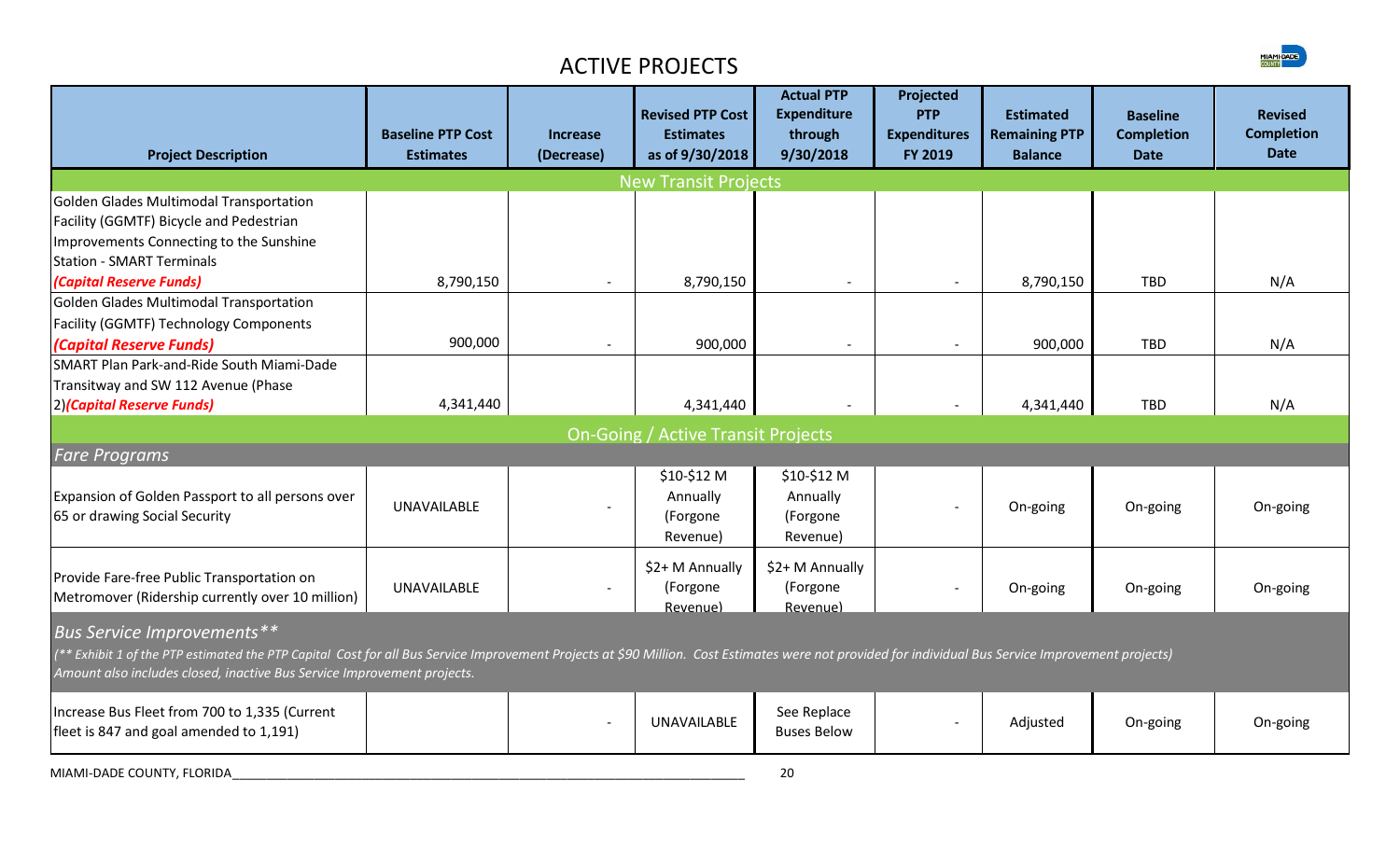| <b>Project Description</b>                                                                                                                       | <b>Baseline PTP Cost</b><br><b>Estimates</b> | <b>Increase</b><br>(Decrease) | <b>Revised PTP Cost</b><br><b>Estimates</b><br>as of 9/30/2018 | <b>Actual PTP</b><br><b>Expenditures</b><br>through<br>9/30/2018 | Projected<br><b>PTP</b><br><b>Expenditures</b><br>FY 2019 | <b>Estimated</b><br><b>Remaining PTP</b><br><b>Balance</b> | <b>Baseline</b><br><b>Completion Date</b> | <b>Revised Completion</b><br><b>Date</b> |
|--------------------------------------------------------------------------------------------------------------------------------------------------|----------------------------------------------|-------------------------------|----------------------------------------------------------------|------------------------------------------------------------------|-----------------------------------------------------------|------------------------------------------------------------|-------------------------------------------|------------------------------------------|
| Increase current service miles from 27 million to<br>44 million (Currently 28.6 million service miles)                                           |                                              | $\overline{\phantom{a}}$      | 404,946,000                                                    | 404,946,000                                                      | $\overline{\phantom{a}}$                                  | Adjusted                                                   | On-going                                  | On-going                                 |
| Increase operating hours from 1.9 million to 3.3<br>million (Currently 2.4 million operating hours)                                              |                                              |                               |                                                                |                                                                  | $\overline{\phantom{a}}$                                  | Adjusted                                                   | On-going                                  | On-going                                 |
| Adds mid-day, Saturday & Sunday services within<br>30 days                                                                                       |                                              | $\overline{\phantom{a}}$      |                                                                |                                                                  | $\overline{\phantom{a}}$                                  | Complete                                                   | <b>UNAVAILABLE</b>                        | <b>UNAVAILABLE</b>                       |
| Provides 15 minutes or better bus service during<br>rush hour; 30 minutes or better during other<br>periods; 24 hours in certain major corridors |                                              |                               |                                                                |                                                                  | $\overline{\phantom{a}}$                                  | On-going                                                   | On-going                                  | On-going                                 |
| Metrorail and Metromover 24 hour service<br>discontinued and replaced<br>by<br>overnight<br>Metrobus service per PTP Amendment                   | 90,000,000                                   |                               |                                                                |                                                                  | $\overline{\phantom{a}}$                                  | On-going                                                   | On-going                                  | On-going                                 |
| routes & in<br>Use minibuses on all new<br>neighborhood circulators                                                                              |                                              | $\overline{\phantom{a}}$      | <b>UNAVAILABLE</b>                                             |                                                                  | $\overline{\phantom{0}}$                                  | Adjusted                                                   | On-going                                  | On-going                                 |
| Replace buses on a systematic basis to reduce<br>operating cost and increase reliability                                                         |                                              | $\blacksquare$                | 135,000,000<br>$(2003 - 2010)$                                 | 135,000,000<br>$(2003 - 2010)$                                   | $\overline{\phantom{0}}$                                  | On-going                                                   | On-going                                  | On-going                                 |
| Expands the bus passenger shelter program                                                                                                        |                                              | $\overline{a}$                | UNAVAILABLE                                                    |                                                                  | $\overline{\phantom{0}}$                                  | On-going                                                   | On-going                                  | On-going                                 |
| Enhances & expands transit bus stop signage<br>countywide; incorporate information technology<br>at Bus Stop and Rail Stations                   |                                              | $\overline{\phantom{a}}$      | <b>UNAVAILABLE</b>                                             |                                                                  | $\overline{\phantom{a}}$                                  | On-going                                                   | <b>UNAVAILABLE</b>                        | On-going                                 |

MIAMI-DADE COUNTY, FLORIDA\_\_\_\_\_\_\_\_\_\_\_\_\_\_\_\_\_\_\_\_\_\_\_\_\_\_\_\_\_\_\_\_\_\_\_\_\_\_\_\_\_\_\_\_\_\_\_\_\_\_\_\_\_\_\_\_\_\_\_\_\_\_\_\_\_\_\_\_\_\_\_\_\_\_\_ 21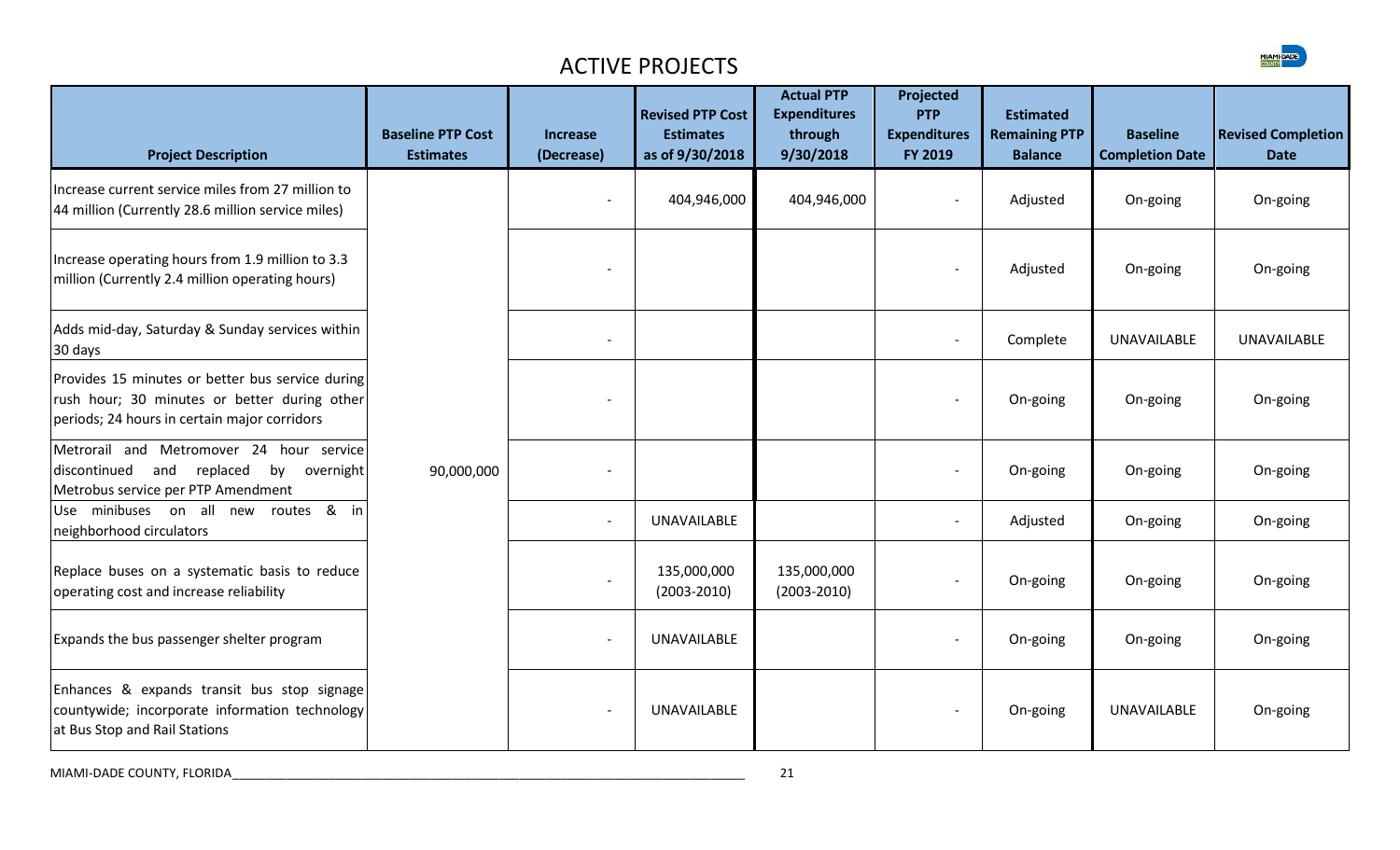| <b>Project Description</b>                                                                                                      | <b>Baseline PTP Cost</b><br><b>Estimates</b> | <b>Increase</b><br>(Decrease) | <b>Revised PTP Cost</b><br><b>Estimates</b><br>as of 9/30/2018 | <b>Actual PTP</b><br><b>Expenditures</b><br>through<br>9/30/2018 | Projected<br><b>PTP</b><br><b>Expenditures</b><br>FY 2019 | <b>Estimated</b><br><b>Remaining PTP</b><br><b>Balance</b> | <b>Baseline</b><br><b>Completion Date</b> | <b>Revised Completion</b><br><b>Date</b> |
|---------------------------------------------------------------------------------------------------------------------------------|----------------------------------------------|-------------------------------|----------------------------------------------------------------|------------------------------------------------------------------|-----------------------------------------------------------|------------------------------------------------------------|-------------------------------------------|------------------------------------------|
| Expand Transit public information<br>program<br>through enhanced marketing                                                      |                                              |                               | UNAVAILABLE                                                    |                                                                  |                                                           | On-going                                                   | UNAVAILABLE                               | On-going                                 |
| Amendments 2003-2008                                                                                                            |                                              |                               |                                                                |                                                                  |                                                           |                                                            |                                           |                                          |
| Guideway Refurbishment (now Track and<br>Guideway Rehabilitation)                                                               | <b>UNAVAILABLE</b>                           |                               | 610,000                                                        | 610,000                                                          | $\overline{\phantom{a}}$                                  | On-going                                                   | <b>UNAVAILABLE</b>                        | Various                                  |
| Track and Guideway Rehab Subset -<br>Coverboard Replacement                                                                     | <b>UNAVAILABLE</b>                           |                               | 15,613,000                                                     | 8,226,000                                                        | 3,000,000                                                 | 4,387,000                                                  | <b>UNAVAILABLE</b>                        | September-21                             |
| Seal Gland Rehabilitation                                                                                                       | <b>UNAVAILABLE</b>                           | $\overline{\phantom{a}}$      | 3,505,000                                                      | 2,665,000                                                        | 250,000                                                   | 590,000                                                    | <b>UNAVAILABLE</b>                        | September-20                             |
| Fare Collection System Replacement                                                                                              | 50,000,000                                   | 17,648,000                    | 67,648,000                                                     | 65,484,000                                                       | 2,164,000                                                 |                                                            | UNAVAILABLE                               | September-19                             |
| Rail Vehicle Replacement (purchase 136 new<br>heavy rail vehicles per R-488-08 in lieu of original<br>rehabilitation amendment) | 188,830,000                                  | 192,074,000                   | 380,904,000                                                    | 198,661,000                                                      | 90,886,000                                                | 91,357,000                                                 | <b>UNAVAILABLE</b>                        | September-25                             |
| <b>Bus Preventive Maintenance</b>                                                                                               | 2,164,000                                    | $\sim$                        | <b>UNAVAILABLE</b>                                             | 2,671,000 (PTP)<br>(FY 2004-2010)                                | $\overline{\phantom{a}}$                                  | On-going                                                   | On-going                                  | On-going                                 |
| <b>Central Control Overhaul</b>                                                                                                 | 14,514,000                                   | 10,097,000                    | 24,611,000                                                     | 22,989,000                                                       | 1,622,000                                                 |                                                            | <b>UNAVAILABLE</b>                        | September-19                             |
| Cretate Capital Expansion Reserve and Unify<br>System aka Unification (Fund Operations)                                         | <b>UNAVAILABLE</b>                           |                               | <b>UNAVAILABLE</b>                                             | (See CERF<br>Projects)                                           | $\overline{\phantom{a}}$                                  | On-going                                                   | <b>UNAVAILABLE</b>                        | On-going                                 |
| <b>Additional Amendments</b>                                                                                                    |                                              |                               |                                                                |                                                                  |                                                           |                                                            |                                           |                                          |
| Ordinance Amending Maintenance of Effort                                                                                        | <b>UNAVAILABLE</b>                           | $\overline{\phantom{a}}$      | UNAVAILABLE                                                    | 3.5%<br>(Varies by Year)                                         | $\overline{\phantom{a}}$                                  | On-going                                                   | On-going                                  | On-going                                 |
| Other Projects 2009 - Current                                                                                                   |                                              |                               |                                                                |                                                                  |                                                           |                                                            |                                           |                                          |
| Private Branch Exchange (IRP)                                                                                                   | 4,040,000                                    |                               | 4,040,000                                                      | 2,020,000                                                        | 2,020,000                                                 |                                                            | <b>UNAVAILABLE</b>                        | September-19                             |
| MIAMI-DADE COUNTY, FLORIDA                                                                                                      |                                              |                               |                                                                | 22                                                               |                                                           |                                                            |                                           |                                          |

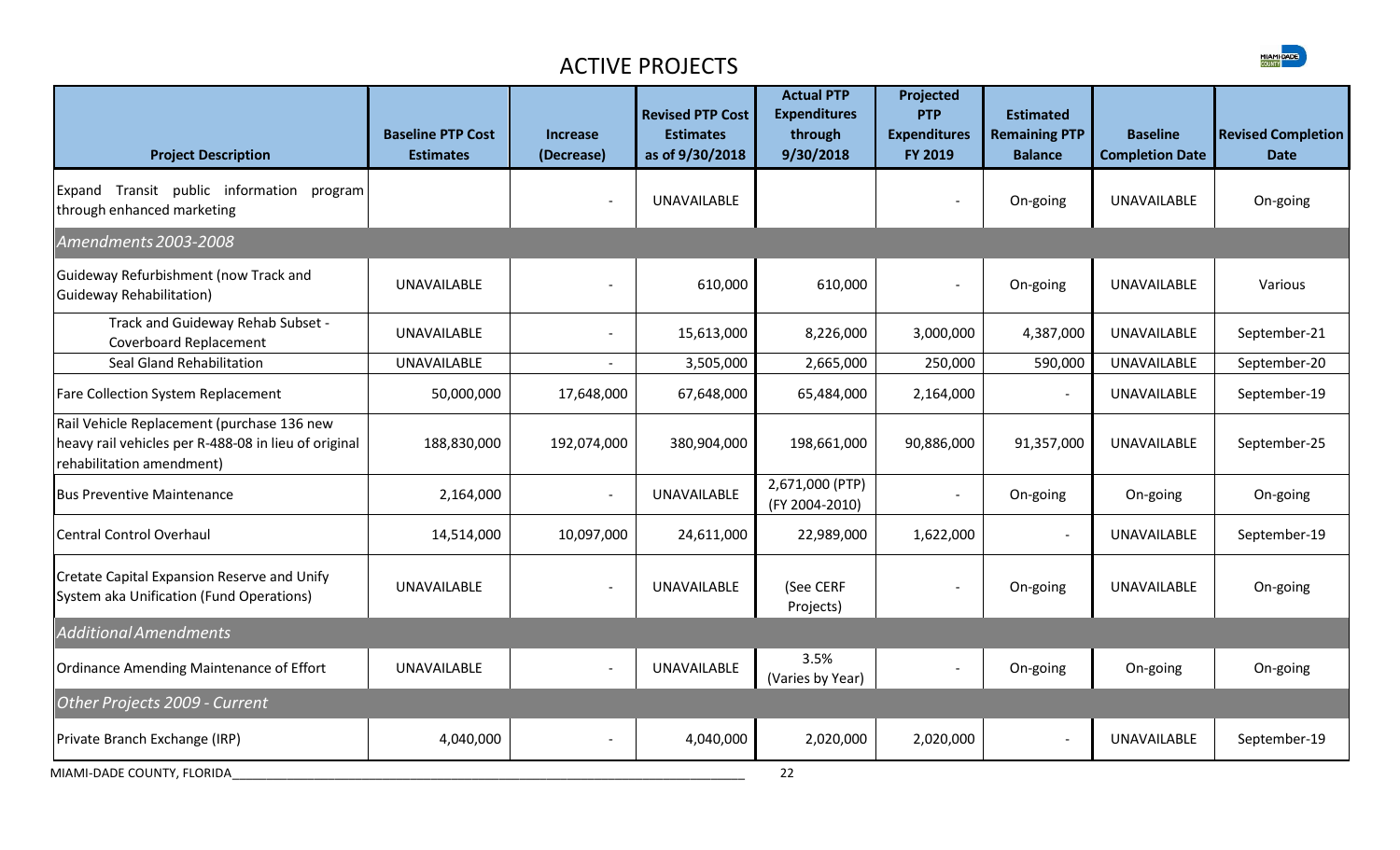

| <b>Project Description</b>                                                                    | <b>Baseline PTP Cost</b><br><b>Estimates</b> | Increase<br>(Decrease)   | <b>Revised PTP Cost</b><br><b>Estimates</b><br>as of 9/30/2018 | <b>Actual PTP</b><br><b>Expenditures</b><br>through<br>9/30/2018 | Projected<br><b>PTP</b><br><b>Expenditures</b><br>FY 2019 | <b>Estimated</b><br><b>Remaining PTP</b><br><b>Balance</b> | <b>Baseline</b><br><b>Completion Date</b> | <b>Revised Completion</b><br><b>Date</b> |
|-----------------------------------------------------------------------------------------------|----------------------------------------------|--------------------------|----------------------------------------------------------------|------------------------------------------------------------------|-----------------------------------------------------------|------------------------------------------------------------|-------------------------------------------|------------------------------------------|
| Government Station - Fire Suppression (IRP)                                                   | 3,932,000                                    | (15,000)                 | 3,917,000                                                      | 139,000                                                          | 2,641,000                                                 | 1,137,000                                                  | September-19                              | September-20                             |
| Infrastructure Renewal Plan (*Annually)                                                       | 12,500,000                                   |                          | 12,500,000                                                     | UNAVAILABLE                                                      | 12,500,000                                                | On-going                                                   | On-going                                  | On-going                                 |
| Northeast Transit Hub Enhancements (replaced<br>Northeast Passenger Activity Centers [NEPAC]) | 1,577,000                                    | 2,135,000                | 3,712,000                                                      | 3,669,000                                                        | 43,000                                                    | $\overline{\phantom{a}}$                                   | October-14                                | September-19                             |
| Park-and-Ride Lot at SW 344 Street                                                            | 3,616,000                                    | (2,000)                  | 3,614,000                                                      | 2,140,000                                                        | 160,000                                                   | 1,314,000                                                  | June-13                                   | September-21                             |
| Additional elevators at Dadeland North station                                                | 5,350,000                                    |                          | 5,350,000                                                      | 372,000                                                          | 103,000                                                   | 4,875,000                                                  | UNAVAILABLE                               | September-22                             |
| Park-and-Ride Lot at Quail Roost                                                              | 1,449,000                                    |                          | 1,449,000                                                      | 412,000                                                          | 703,000                                                   | 334,000                                                    | September-20                              | September-20                             |
| Park-and-Ride Lot Expansion at South Miami-<br>Dade Transitway and SW 152nd Street            | 4,245,000                                    |                          | 4,245,000                                                      | 50,000                                                           | 109,000                                                   | 4,086,000                                                  | September-23                              | September-23                             |
| NW 12TH Street Improvements                                                                   | 10,745,000                                   |                          | 10,745,000                                                     | 82,000                                                           | 962,000                                                   | 9,701,000                                                  | <b>UNAVAILABLE</b>                        | September-23                             |
| Dolphin Station Park and Ride (HEFT at NW 12 <sup>th</sup><br>Street)                         | 13,429,000                                   |                          | 13,429,000                                                     | 10,838,000                                                       | 2,591,000                                                 | $\qquad \qquad \blacksquare$                               | <b>UNAVAILABLE</b>                        | September-19                             |
| Parking Garages Overhaul                                                                      | 16,000,000                                   |                          | 16,000,000                                                     | 3,200,000                                                        | 3,200,000                                                 | 9,600,000                                                  | FY 2021-2022                              | September-22                             |
| <b>AC Unit Substations</b>                                                                    | 15,000,000                                   | $\overline{\phantom{a}}$ | 15,000,000                                                     | 3,000,000                                                        | 4,000,000                                                 | 8,000,000                                                  | June-21                                   | September-21                             |
| Metromover Brickell Loop (Guideway) Painting                                                  | 4,760,000                                    | $\overline{\phantom{a}}$ | 4,760,000                                                      | 1,000,000                                                        | 940,000                                                   | 2,820,000                                                  | September-22                              | September-22                             |
| MIAMI-DADE COUNTY, FLORIDA                                                                    |                                              |                          |                                                                | 23                                                               |                                                           |                                                            |                                           |                                          |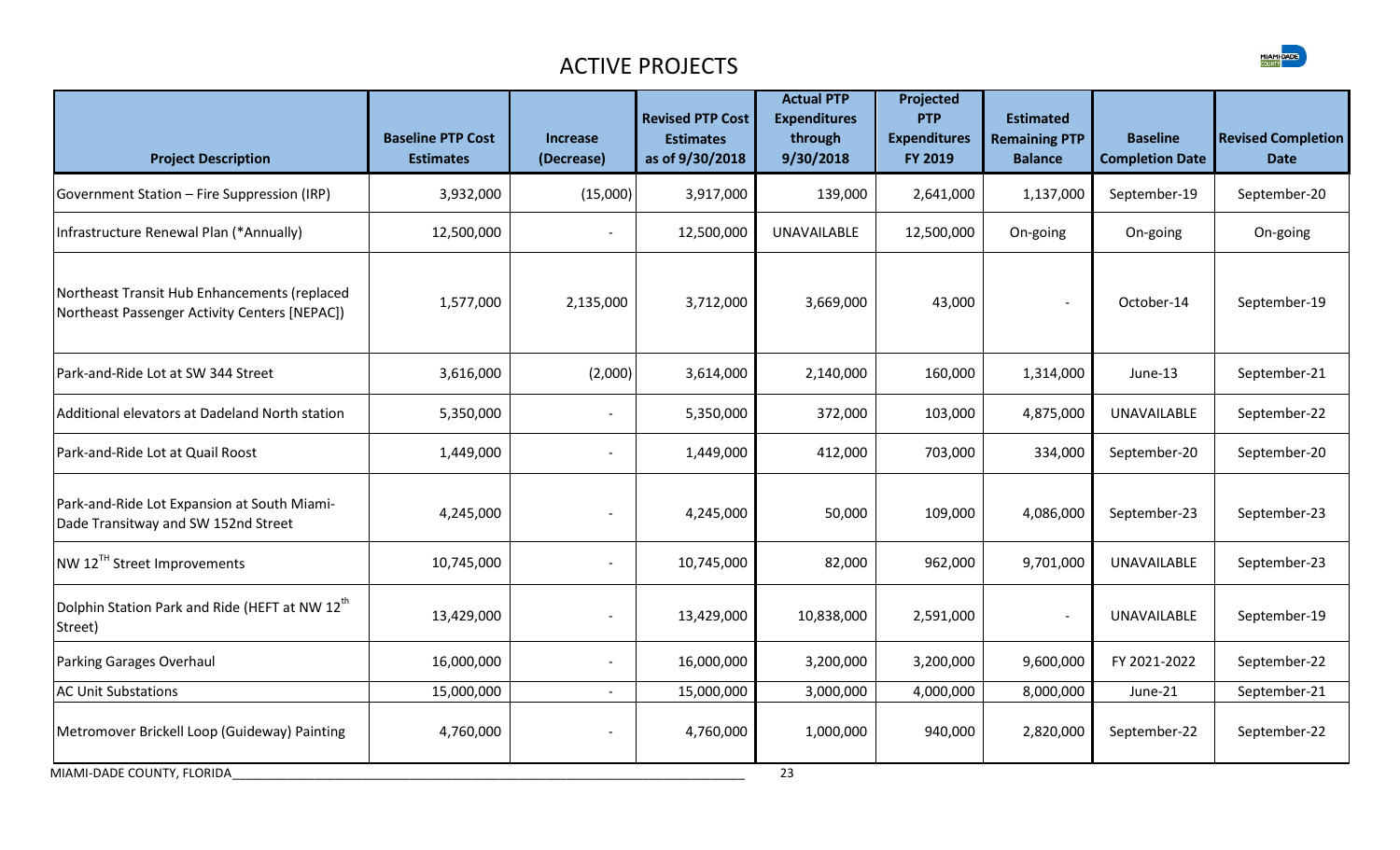

| <b>Project Description</b>                                    | <b>Baseline PTP Cost</b><br><b>Estimates</b> | <b>Increase</b><br>(Decrease) | <b>Revised PTP Cost</b><br><b>Estimates</b><br>as of 9/30/2018 | <b>Actual PTP</b><br><b>Expenditures</b><br>through<br>9/30/2018 | Projected<br><b>PTP</b><br><b>Expenditures</b><br>FY 2019 | <b>Estimated</b><br><b>Remaining PTP</b><br><b>Balance</b> | <b>Baseline</b><br><b>Completion Date</b> | <b>Revised Completion</b><br><b>Date</b> |
|---------------------------------------------------------------|----------------------------------------------|-------------------------------|----------------------------------------------------------------|------------------------------------------------------------------|-----------------------------------------------------------|------------------------------------------------------------|-------------------------------------------|------------------------------------------|
| Metromover Inner Loop (Guideway) Painting                     | 8,220,000                                    | 240,000                       | 8,460,000                                                      | 120,000                                                          | 5,428,000                                                 | 2,912,000                                                  | June-22                                   | September-22                             |
| Metromover Omni Loop (Guideway) Painting                      | 6,440,000                                    |                               | 6,440,000                                                      | 2,008,000                                                        | 1,108,000                                                 | 3,324,000                                                  | September-22                              | September-22                             |
| Metrorail Fiber Optic and Capacity Augmentation               | <b>UNAVAILABLE</b>                           |                               | 500,000                                                        | 250,000                                                          | 250,000                                                   | $\overline{\phantom{a}}$                                   | <b>UNAVAILABLE</b>                        | September-19                             |
| Metrorail Escalators Replacement & Elevators<br>Refurbishment | 18,000,000                                   | (2,500,000)                   | 15,500,000                                                     | 3,100,000                                                        | 3,100,000                                                 | 9,300,000                                                  | September-22                              | September-22                             |
| Metrorail Stations Refurbishment                              | 35,000,000                                   | 41,420,000                    | 76,420,000                                                     | 11,720,000                                                       | 22,800,000                                                | 41,900,000                                                 | On-going                                  | September-22                             |
| Metrorail Traction Power Switchgear Equipment                 | 2,500,000                                    |                               | 2,500,000                                                      | 1,250,000                                                        | 1,250,000                                                 | $\overline{\phantom{a}}$                                   | September-19                              | September-19                             |
| <b>Tri-Rail Station Traction Power Sub-Station</b>            | 12,000,000                                   | $\overline{\phantom{a}}$      | 12,000,000                                                     |                                                                  | 6,000,000                                                 | 6,000,000                                                  | September-20                              | September-20                             |
| Metromover Comprehensive Wayside Overhaul                     | 52,645,000                                   | 11,485,000                    | 64,130,000                                                     | 6,319,000                                                        | 14,260,000                                                | 43,551,000                                                 | September-22                              | September-22                             |
| Disaster Recovery Control Center (at PYD)                     | 9,855,000                                    |                               | 9,855,000                                                      |                                                                  | 7,230,000                                                 | 2,625,000                                                  | September-20                              | September-20                             |
| Underfloor Rail Wheel Truing Machine                          | 7,000,000                                    |                               | 7,000,000                                                      | 2,625,000                                                        | 4,375,000                                                 | $\overline{\phantom{a}}$                                   | September-18                              | September-19                             |
| Acoustical Barrier Replacement                                | 48,750,000                                   | (8,000)                       | 48,742,000                                                     | 4,500,000                                                        | 6,500,000                                                 | 37,742,000                                                 | "Beyond 2023"                             | September-25                             |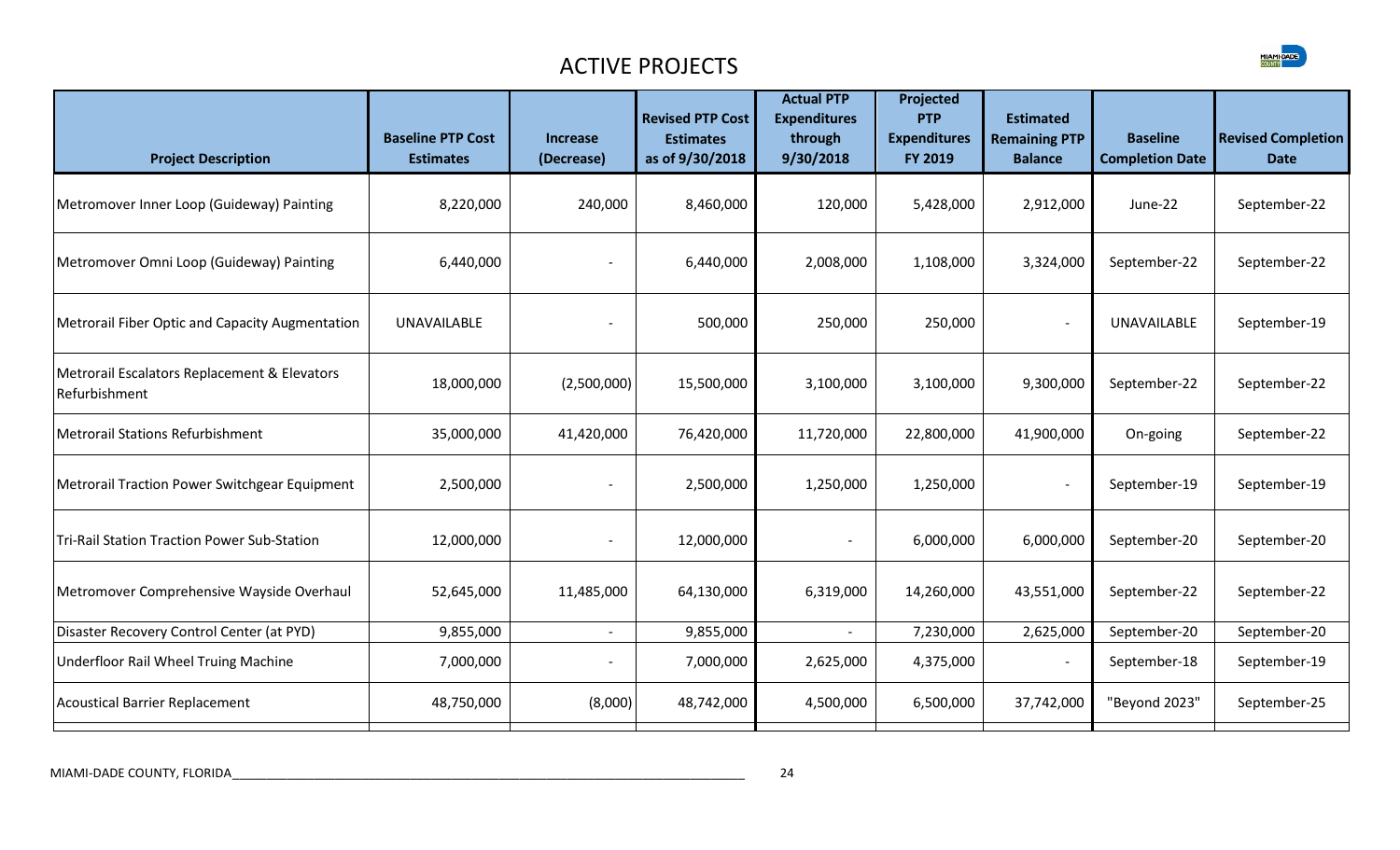

| <b>Project Description</b>                                                                                                                             | <b>Baseline PTP Cost</b><br><b>Estimates</b> | <b>Increase</b><br>(Decrease) | <b>Revised PTP Cost</b><br><b>Estimates</b><br>as of 9/30/2018 | <b>Actual PTP</b><br><b>Expenditures</b><br>through<br>9/30/2018 | Projected<br><b>PTP</b><br><b>Expenditures</b><br>FY 2019 | <b>Estimated</b><br><b>Remaining PTP</b><br><b>Balance</b> | <b>Baseline</b><br><b>Completion Date</b> | <b>Revised Completion</b><br><b>Date</b> |
|--------------------------------------------------------------------------------------------------------------------------------------------------------|----------------------------------------------|-------------------------------|----------------------------------------------------------------|------------------------------------------------------------------|-----------------------------------------------------------|------------------------------------------------------------|-------------------------------------------|------------------------------------------|
| Track and Guideway 10-15 Yr. Rail Service<br>Equipment Replacement                                                                                     | 6,270,000                                    | 1,998,000                     | 8,268,000                                                      | 2,515,000                                                        | 5,753,000                                                 | $\overline{\phantom{a}}$                                   | September-23                              | September-19                             |
| Metrorail Maintenance Vehicle Lift                                                                                                                     | 5,400,000                                    |                               | 5,400,000                                                      | 3,000,000                                                        | 2,400,000                                                 | $\overline{\phantom{a}}$                                   | <b>UNAVAILABLE</b>                        | September-19                             |
|                                                                                                                                                        |                                              |                               | On-Going / Active Public Works Projects                        |                                                                  |                                                           |                                                            |                                           |                                          |
| Major Highway and Road Improvements                                                                                                                    |                                              |                               |                                                                |                                                                  |                                                           |                                                            |                                           |                                          |
| Supplement funding to upgrade the County's<br>traffic signalization system                                                                             | 49,000,000                                   | (5,042,000)                   | 43,958,000                                                     | 41,223,000                                                       | 1,188,000                                                 | 1,547,000                                                  | October-17                                | October-22                               |
| Neighborhood Improvements                                                                                                                              |                                              |                               |                                                                |                                                                  |                                                           |                                                            |                                           |                                          |
| Neighborhood Improvements (Commission<br>Districts)                                                                                                    | 91,425,000                                   |                               | 91,425,000                                                     | 76,772,000                                                       | 5,000,000                                                 | 9,653,000                                                  | October-13                                | October-21                               |
| Traffic Signals and Signs Operations: Provides<br>Traffic Signage, Illuminated Street Name Signs,<br>Pavement Markings, and Loop Detection.<br>Amended | 23,575,000                                   | 12,886,000                    | 36,461,000                                                     | 33,807,000                                                       | 2,654,000                                                 |                                                            | Ongoing                                   | Ongoing                                  |
| Resurfacing, Sidewalks and Drainage on Arterial<br>Roads                                                                                               | 1,262,000                                    | 143,000                       | 1,405,000                                                      | 1,146,000                                                        | 259,000                                                   | $\sim$                                                     | Ongoing                                   | September-19                             |
| School Flashing Signals. Includes installation of<br>Dynamic Speed Feedback signs, also amended                                                        | 14,800,000                                   | (65,000)                      | 14,735,000                                                     | 13,792,000                                                       | 943,000                                                   | $\overline{\phantom{a}}$                                   | October-13                                | September-19                             |
| Roadway Lighting (Retrofit) Amended                                                                                                                    | 5,910,000                                    | 208,000                       | 6,118,000                                                      | 4,562,000                                                        | 750,000                                                   | 806,000                                                    | December-13                               | September-20                             |
| <b>Board Requested</b>                                                                                                                                 |                                              |                               |                                                                |                                                                  |                                                           |                                                            |                                           |                                          |
| NE 2 Avenue, NE 91 Street to NE 20 Street - split<br>in 7 phases                                                                                       | 29,197,000                                   | (6,007,000)                   | 23,190,000                                                     | 12,166,000                                                       | 7,189,000                                                 | 3,835,000                                                  | <b>UNAVAILABLE</b>                        | September-21                             |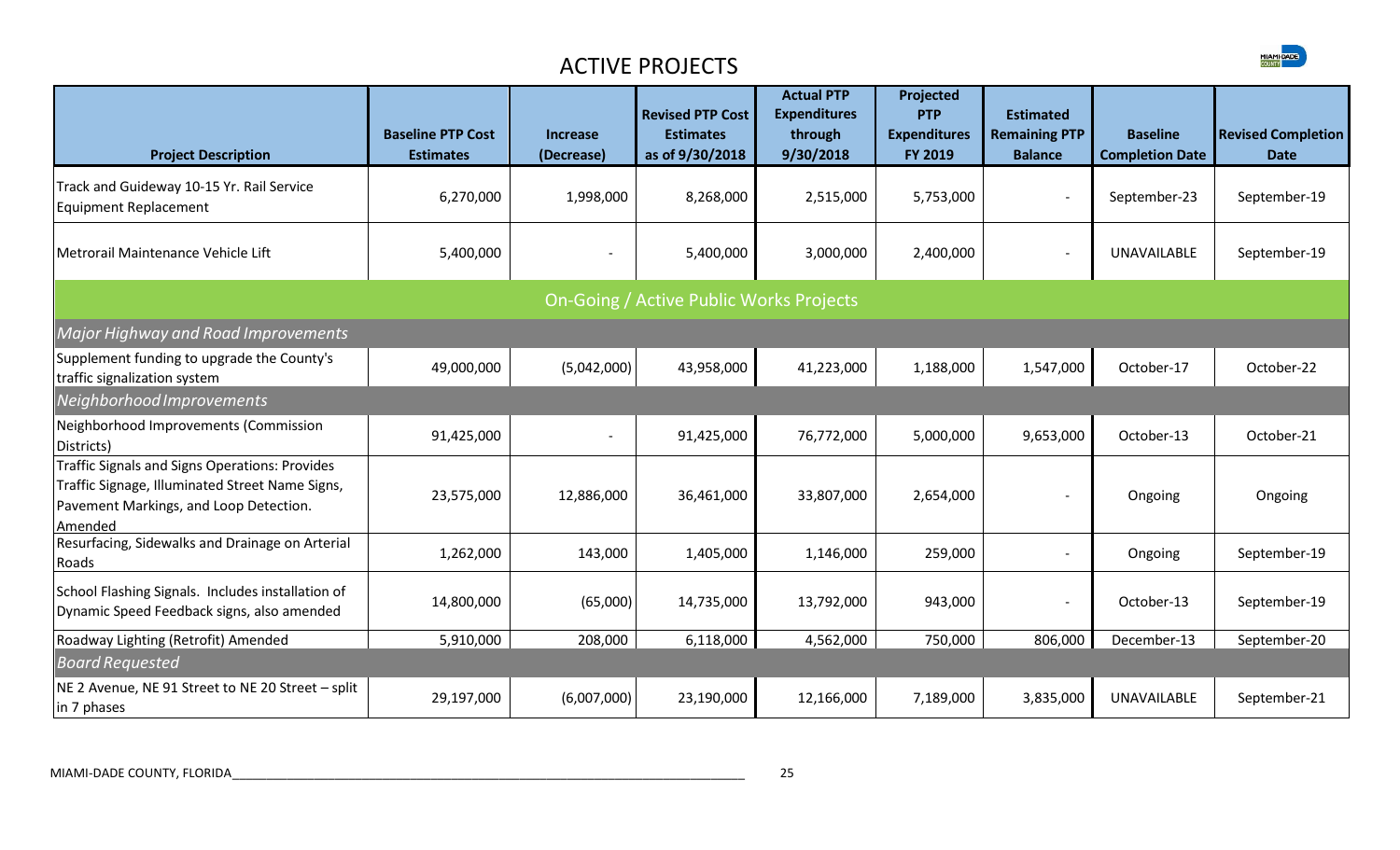| <b>Project Description</b>                                                                                    | <b>Baseline PTP Cost</b><br><b>Estimates</b> | <b>Increase</b><br>(Decrease) | <b>Revised PTP Cost</b><br><b>Estimates</b><br>as of 9/30/2018 | <b>Actual PTP</b><br><b>Expenditures</b><br>through<br>9/30/2018 | Projected<br><b>PTP</b><br><b>Expenditures</b><br>FY 2019 | <b>Estimated</b><br><b>Remaining PTP</b><br><b>Balance</b> | <b>Baseline</b><br><b>Completion Date</b> | <b>Revised Completion</b><br><b>Date</b> |
|---------------------------------------------------------------------------------------------------------------|----------------------------------------------|-------------------------------|----------------------------------------------------------------|------------------------------------------------------------------|-----------------------------------------------------------|------------------------------------------------------------|-------------------------------------------|------------------------------------------|
| South Bayshore Drive from McFarlane Road to<br><b>Aviation Avenue</b>                                         | 514,000                                      | $\overline{\phantom{a}}$      | 514,000                                                        | 446,000                                                          | 48,000                                                    | 20,000                                                     | October-17                                | October-21                               |
| Widen NW 37 Avenue to 5 lanes from 2, NW 79<br><b>Street to NW North River Drive</b>                          | 15,849,000                                   | 2,349,000                     | 18,198,000                                                     | 1,638,000                                                        | 4,500,000                                                 | 12,060,000                                                 | February-15                               | September-22                             |
| Widen SW 137 Avenue (U.S. 1 to SW 184 Street)<br>to 4 lanes and new 4 lanes                                   | 24,055,000                                   | (3,776,000)                   | 20,279,000                                                     | 10,235,000                                                       | 7,105,000                                                 | 2,939,000                                                  | October-15                                | October-20                               |
| Widen SW 137 Avenue (HEFT to U.S. 1)                                                                          | 10,166,000                                   | (1,556,000)                   | 8,610,000                                                      | 1,415,000                                                        | 4,036,000                                                 | 3,159,000                                                  | <b>UNAVAILABLE</b>                        | September-20                             |
| Widen SW 312 Street (SW 187 Avenue to SW 177<br>Avenue)                                                       | 6,699,000                                    | (3,245,000)                   | 3,454,000                                                      | 11,000                                                           | $\overline{\phantom{a}}$                                  | 3,443,000                                                  | October-13                                | October-19                               |
| SW 216 Street (Florida's Turnpike to SW 127<br>Avenue) Curbs and Gutters, Traffic Operational<br>Improvements | 12,180,000                                   | (317,000)                     | 11,863,000                                                     | 2,317,000                                                        | 4,460,000                                                 | 5,086,000                                                  | December-14                               | September-21                             |
|                                                                                                               |                                              |                               | <b>SMART Plan Projects</b>                                     |                                                                  |                                                           |                                                            |                                           |                                          |
| Strategic Miami Area Rapid Transit (SMART) Plan                                                               | See Below                                    | See Below                     | See Below                                                      | See Below                                                        | See Below                                                 | See Below                                                  | See Below                                 | See Below                                |
| Smart Plan PD&E Study - Beach<br>(Funded with Capital Reserve Funds)                                          | 3,750,000                                    | 999,000                       | 4,749,000                                                      | 1,584,000                                                        | 3,165,000                                                 |                                                            | <b>UNAVAILABLE</b>                        | September-19                             |
| Smart Plan PD&E Study - S.Dade Transitway<br>(Funded with Capital Reserve Funds)                              | 7,000,000                                    | 96,460,000                    | 103,460,000                                                    | 3,572,000                                                        | 3,428,000                                                 | 96,460,000                                                 | <b>UNAVAILABLE</b>                        | September-19                             |
|                                                                                                               |                                              |                               |                                                                |                                                                  |                                                           |                                                            |                                           |                                          |